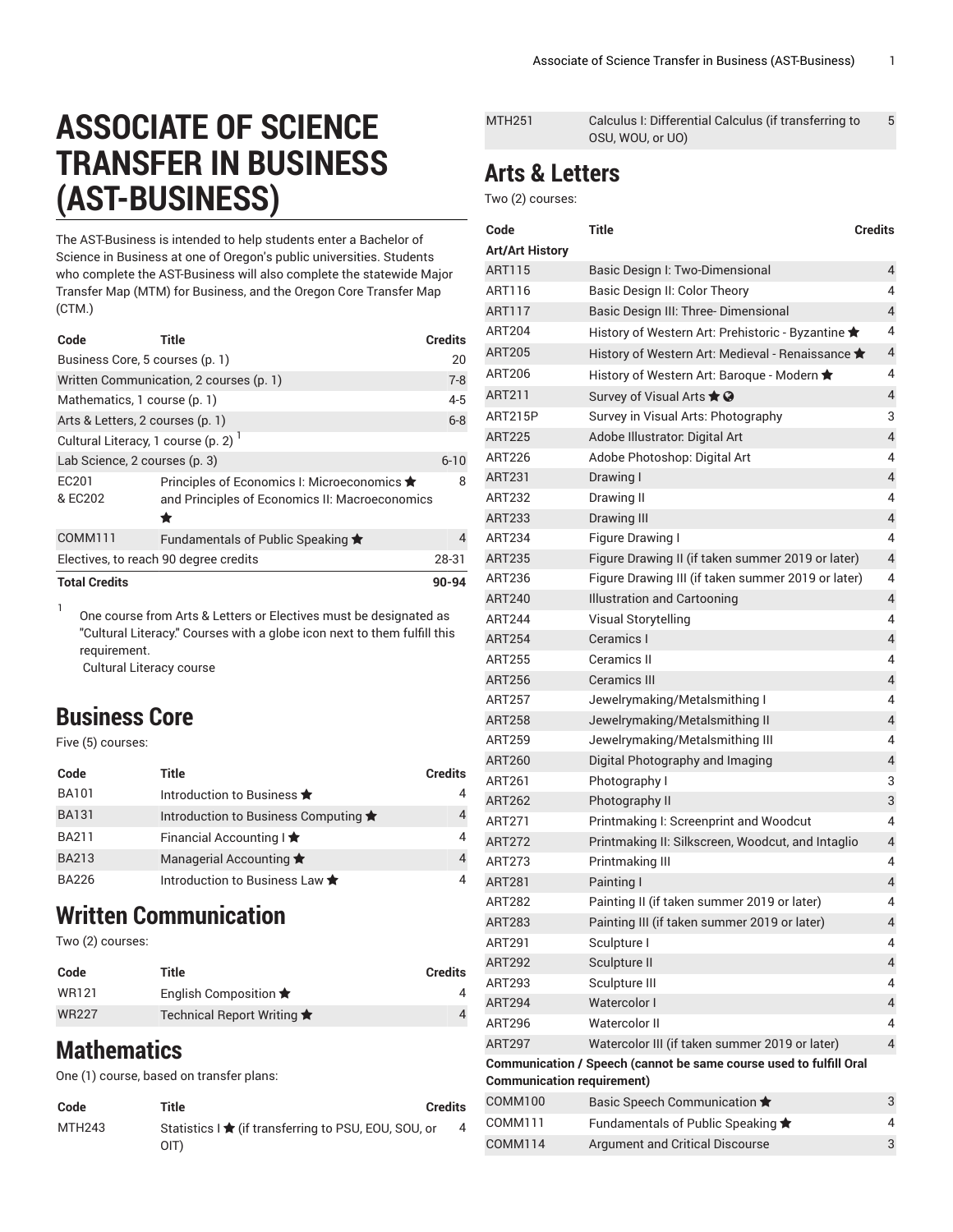| COMM115                        | Introduction to Intercultural Communication $\bigstar \mathcal{Q}$                 | 4              |
|--------------------------------|------------------------------------------------------------------------------------|----------------|
| COMM218                        | Interpersonal Communication *                                                      | 4              |
| COMM219                        | <b>Small Group Communication</b>                                                   | 3              |
| <b>Creative Writing</b>        |                                                                                    |                |
| <b>WR240</b>                   | <b>Creative Writing: Nonfiction</b>                                                | 3              |
| <b>WR241</b>                   | Creative Writing: Fiction I $\bigstar$                                             | 4              |
| <b>WR242</b>                   | Creative Writing: Poetry I ★                                                       | 4              |
| <b>WR244</b>                   | <b>Creative Writing: Poetry II</b>                                                 | $\overline{4}$ |
| <b>WR245</b>                   | <b>Creative Writing: Fiction II</b>                                                | 4              |
| <b>English / Literature</b>    |                                                                                    |                |
| <b>ENG104</b>                  | Introduction to Literature: Fiction *                                              | 4              |
| <b>ENG105</b>                  | Introduction to Literature: Drama                                                  | 4              |
| <b>ENG106</b>                  | Introduction to Literature: Poetry                                                 | 4              |
| <b>ENG201</b>                  | Shakespeare                                                                        | 4              |
| <b>ENG204</b>                  | British Literature I: Old English to Renaissance ★<br>Q                            | 4              |
| <b>ENG205</b>                  | British Literature II: Age of Enlightenment to<br>Present $\bigstar$ $\Omega$      | $\overline{4}$ |
| <b>ENG212</b>                  | I atin American Literature                                                         | 4              |
| <b>ENG218</b>                  | <b>Arthurian Legends</b>                                                           | $\overline{4}$ |
| <b>ENG222</b>                  | Women's Literature <sup>3</sup>                                                    | 3              |
| <b>ENG250</b>                  | Introduction to Mythology                                                          | $\overline{4}$ |
| <b>ENG253</b>                  | Survey of American Literature I ★ ?                                                | 4              |
| <b>ENG254</b>                  | Survey of American Literature II $\bigstar$ $\odot$                                | 4              |
| <b>ENG257</b>                  | Introduction to African American Literature @                                      | 4              |
| <b>ENG261</b>                  | Literature of Science Fiction $\bigstar \mathcal{Q}$                               | 4              |
| <b>ENG271</b>                  | World Literature: The Classical World (Ancient<br>Literature to 1000 C.E.) $\odot$ | 4              |
| <b>ENG272</b>                  | World Literature: 1000 to 1800 C.E. @                                              | $\overline{4}$ |
| <b>ENG273</b>                  | World Literature: 1800 C.E. to the Present @                                       | 4              |
| <b>Ethics in the Workplace</b> |                                                                                    |                |
| <b>HUM202</b>                  | Ethics in the Workplace $\bigstar \mathcal{Q}$                                     | 3              |
| <b>Film Studies</b>            |                                                                                    |                |
| FA257                          | Films and Society $\bigstar \mathbf{\Theta}$                                       | 4              |
| <b>FA258</b>                   | Understanding the Film $\bigstar$ $\odot$                                          | 4              |
| FA266                          | Film Directors <sup>O</sup>                                                        | 4              |
| <b>FA270</b>                   | Film Genres $\bigstar$                                                             | $\overline{4}$ |
| Modern Languages (second-year) |                                                                                    |                |
| <b>ASL201</b>                  | Second-year American Sign Language I @                                             | 4              |
| ASL202                         | Second-year American Sign Language II @                                            | 4              |
| ASL203                         | Second-year American Sign Language III @                                           | $\overline{4}$ |
| <b>JPN201</b>                  | Second-year Japanese I @                                                           | 5              |
| <b>JPN202</b>                  | Second-year Japanese II ?                                                          | 5              |
| <b>JPN203</b>                  | Second-year Japanese III @                                                         | 5              |
| SPAN201                        | Second-year Spanish I @                                                            | 4              |
| SPAN202                        | Second-year Spanish II @                                                           | 4              |
| SPAN203                        | Second-year Spanish III @                                                          | $\overline{4}$ |
| Music                          |                                                                                    |                |
| <b>MUS101</b>                  | <b>Music Fundamentals</b>                                                          | 3              |
| <b>MUS103</b>                  | Jazz History                                                                       | 3              |
| <b>MUS105</b>                  | <b>History of Rock</b>                                                             | 3              |

| <b>MUS111</b>       | Music Theory I                                                          | 3              |
|---------------------|-------------------------------------------------------------------------|----------------|
| <b>MUS112</b>       | Music Theory II                                                         | 3              |
| <b>MUS113</b>       | Music Theory III                                                        | 3              |
| <b>MUS201</b>       | Music in Cinema $\odot$                                                 | 3              |
| <b>MUS211</b>       | Music Theory IV @                                                       | 3              |
| <b>MUS212</b>       | Music Theory $V\bigcirc$                                                | 3              |
| <b>MUS213</b>       | Music Theory VI ?                                                       | 3              |
| <b>MUS268</b>       | Music History: Baroque to Romantic @                                    | $\overline{4}$ |
| <b>MUS279</b>       | <b>Popular Songwriting</b>                                              | 3              |
| <b>Philosophy</b>   |                                                                         |                |
| <b>PHL191</b>       | Language and the Layout of Argument                                     | 4              |
| <b>PHL201</b>       | Introduction to Philosophy ★ <b>●</b>                                   | $\overline{4}$ |
| <b>PHL202</b>       | Fundamental Ethics $\bigstar \Omega$                                    | 4              |
| Reading             |                                                                         |                |
| <b>RD117</b>        | Critical Reading $\bigstar$ $\odot$                                     | 3              |
| <b>Religion</b>     |                                                                         |                |
| R210                | World Religions $\bigstar$ $\odot$                                      | 3              |
| R211                | History of the Old Testament $\bigstar \mathcal{Q}$                     | 3              |
| R212                | History of the New Testament $\bigstar \mathbf{\Theta}$                 | 3              |
| <b>Theatre Arts</b> |                                                                         |                |
| TA101               | <b>Appreciating Theatre</b>                                             | 3              |
| TA106               | Theatre History: Origins to the Renaissance $\bigstar \mathbf{\Theta}$  | 3              |
| TA107               | Theatre History: Restoration to Contemporary $\bigstar \mathbf{\Theta}$ | 3              |
| <b>TA121</b>        | Costuming                                                               | 3              |
| TA141               | <b>Acting Fundamentals I</b>                                            | 3              |
| <b>TA142</b>        | <b>Acting Fundamentals II</b>                                           | 3              |
| TA143               | <b>Acting Fundamentals III</b>                                          | 3              |

### <span id="page-1-0"></span>**Cultural Literacy**

One (1) course - can be used to fulfill Arts & Letters requirement, or an elective:

#### **Please note: Cultural Literacy is the only degree requirement that can be "double-dipped."**

For example:

- MUS268 will fulfill the Cultural Literacy requirement, **and** count toward either Arts & Letters *or* Social Science.
- COMM115 will fulfill the Cultural Literacy requirement, **and** count toward either Oral Communication *or* Arts & Letters.

Always check your official degree audit on MyMHCC to see how courses are counting toward your chosen degree's requirements.

| Code                | <b>Title</b>                                                  | <b>Credits</b> |
|---------------------|---------------------------------------------------------------|----------------|
| <b>ANTH102</b>      | Introduction to Archaeology and World Prehistory<br>$\star$ Q | 4              |
| ANTH <sub>103</sub> | Introduction to Cultural Anthropology <b>@</b>                | 4              |
| <b>ANTH180</b>      | Language and Culture $\bigstar \mathcal{Q}$                   | 4              |
| ART211              | Survey of Visual Arts $\bigstar$ $\bigcirc$                   | 4              |
| ASL201              | Second-year American Sign Language I @                        | 4              |
| <b>ASL202</b>       | Second-year American Sign Language II O                       | 4              |
| <b>ASL203</b>       | Second-year American Sign Language III @                      | 4              |
| COMM115             | Introduction to Intercultural Communication $\bigstar \Omega$ | $\overline{4}$ |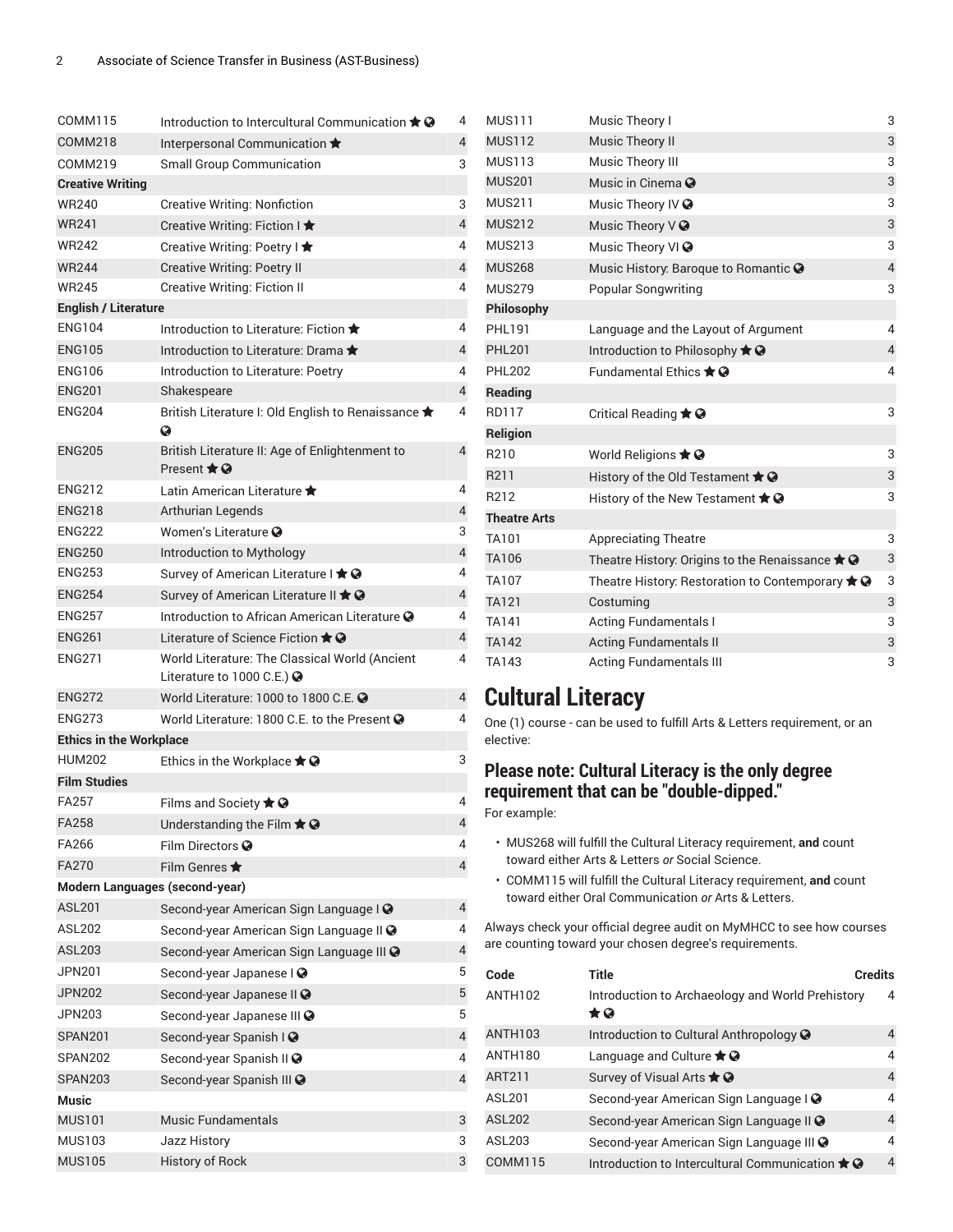| British Literature I: Old English to Renaissance ★<br>Ø                            | 4              |
|------------------------------------------------------------------------------------|----------------|
| British Literature II: Age of Enlightenment to<br>Present $\bigstar$ $\odot$       | 4              |
| Women's Literature @                                                               | 3              |
| Survey of American Literature I ★ ●                                                | $\overline{4}$ |
| Survey of American Literature II $\bigstar \mathcal{Q}$                            | 4              |
| Introduction to African American Literature @                                      | $\overline{4}$ |
| Literature of Science Fiction $\bigstar$ $\bullet$                                 | 4              |
| World Literature: The Classical World (Ancient<br>Literature to 1000 C.E.) $\odot$ | 4              |
| World Literature: 1000 to 1800 C.E. @                                              | 4              |
| World Literature: 1800 C.E. to the Present @                                       | $\overline{4}$ |
| Films and Society $\bigstar \mathbf{Q}$                                            | 4              |
| Understanding the Film $\bigstar$ $\bigcirc$                                       | $\overline{4}$ |
| Film Directors @                                                                   | 4              |
| Introduction to World Regional Geography @                                         | 3              |
| Introduction to Cultural Geography @                                               | 3              |
| The Geography of Europe ?                                                          | 3              |
| Geography of Oregon @                                                              | 3              |
| Geography of the Middle East and North Africa @                                    | 3              |
| Geography of Mexico and Central America $\bullet$                                  | 3              |
| Western Civilization: Ancient and Classical Europe<br>➊                            | $\overline{4}$ |
| Western Civilization: Medieval and Early Modern<br>Europe $\odot$                  | 4              |
| Western Civilization: Modern Europe @                                              | $\overline{4}$ |
| Ancient World History $\bigstar \mathcal{Q}$                                       | 4              |
| Medieval World History $\bigstar \mathbf{\odot}$                                   | 4              |
| Modern World History $\bigstar \mathbf{\Theta}$                                    | 4              |
|                                                                                    |                |
| History of the Vietnam War $\odot$                                                 | 3              |
| Women in U.S. History @                                                            | 4              |
| Women in World History @                                                           | $\overline{4}$ |
| African-American History: 1500 - 1870s ★ ●                                         | 4              |
| Ethics in the Workplace $\bigstar \mathbf{\Theta}$                                 | 3              |
| Introduction to International Studies $\bigstar \mathcal{Q}$                       | 4              |
| Second-year Japanese I Ø                                                           | 5              |
| Second-year Japanese II O                                                          | 5              |
| Second-year Japanese III ?                                                         | 5              |
| Music in Cinema $\bullet$                                                          | 3              |
| Music Theory IV @                                                                  | 3              |
| Music Theory $\vee$ $\odot$                                                        | 3              |
| Music Theory VI ?                                                                  | 3              |
| Music History: Baroque to Romantic @                                               | 4              |
| Introduction to Philosophy ★ ?                                                     | $\overline{4}$ |
| Fundamental Ethics $\bigstar \Omega$                                               | 4              |
| International Relations $\bigstar \mathcal{Q}$                                     | 4              |
| Introduction to Personality <sup>3</sup>                                           | 4              |
| Sexuality and Society $\bigstar \mathbf{\odot}$                                    | 3              |
|                                                                                    |                |

| R <sub>211</sub> | History of the Old Testament $\bigstar \mathbf{Q}$                 | 3              |
|------------------|--------------------------------------------------------------------|----------------|
| <b>RD117</b>     | Critical Reading $\bigstar \mathcal{Q}$                            | 3              |
| SOC213           | Race Relations in the United States $\bigstar \mathcal{Q}$         | 3              |
| SOC215           | Gender and Society $\bigstar \mathbf{Q}$                           | 3              |
| <b>SPAN201</b>   | Second-year Spanish I @                                            | 4              |
| SPAN202          | Second-year Spanish II @                                           | 4              |
| <b>SPAN203</b>   | Second-year Spanish III @                                          | $\overline{4}$ |
| TA106            | Theatre History: Origins to the Renaissance * @                    | 3              |
| <b>TA107</b>     | Theatre History: Restoration to Contemporary $\bigstar \mathbf{Q}$ | 3              |
| WS101            | Introduction to Women's Studies $\bigstar \mathcal{Q}$             | 3              |
|                  |                                                                    |                |

### <span id="page-2-0"></span>**Lab Science**

Two (2) courses:

| 4                       | Code                    | Title                                                         | Credits        |
|-------------------------|-------------------------|---------------------------------------------------------------|----------------|
| 4                       |                         | <b>Recommended for Non-Science/Engineering Majors</b>         |                |
| $\mathsf 3$             | Anatomy                 |                                                               |                |
| 3                       | BI121                   | Essentials of Human Anatomy and Physiology I $\bigstar$       | 4              |
| 3                       | <b>BI122</b>            | Essentials of Human Anatomy and Physiology II $\bigstar$      | 4              |
| 3                       | <b>BI231</b>            | Human Anatomy and Physiology I $\bigstar$                     | 4              |
| 3                       | <b>BI232</b>            | Human Anatomy and Physiology II $\bigstar$                    | $\overline{4}$ |
| 3                       | <b>BI233</b>            | Human Anatomy and Physiology III $\bigstar$                   | 4              |
| 4                       | Astronomy               |                                                               |                |
|                         | PH104                   | <b>Descriptive Astronomy</b>                                  | 4              |
| 4                       | Biology                 |                                                               |                |
|                         | <b>BI101</b>            | General Biology: Cellular Biology *                           | 4              |
| 4                       | <b>BI102</b>            | General Biology: Molecular Biology *                          | 4              |
| 4                       | BI103                   | General Biology: Ecology and Evolution                        | 4              |
| $\overline{4}$          | <b>BI132</b>            | Introduction to Animal Behavior ★                             | 4              |
| 4                       | <b>BI133</b>            | Northwest Forest Ecology                                      | 4              |
| 3                       | Chemistry               |                                                               |                |
| 4                       | CH104                   | <b>General Chemistry for Health Professions</b>               | 5              |
| $\overline{\mathbf{4}}$ | CH105                   | Organic Chemistry for Health Professions                      | 5              |
| 4                       | CH106                   | <b>Biological Chemistry for Health Professions</b>            | 5              |
| 3                       | <b>General Science</b>  |                                                               |                |
| 4                       | GS104                   | <b>Physical Science - Physics</b>                             | 4              |
| 5                       | GS105                   | Physical Science: Chemistry of the Environment <sup>‡</sup>   | $\overline{4}$ |
| 5                       | or GS105A               | Physical Science: Chemistry for the Consumer                  |                |
| 5                       | or GS105B               | <b>Chemistry of Food and Cooking</b>                          |                |
|                         | GS106                   | <b>Physical Science: Geology</b>                              | 4              |
| 3                       | Geology                 |                                                               |                |
| 3                       | G165                    | <b>Regional Field Geology</b>                                 | 3              |
| 3                       |                         | Recommended for Science, Engineering or Other STEM-Focused    |                |
| 3                       | <b>Majors</b>           |                                                               |                |
| 4                       | Biology<br><b>BI112</b> |                                                               |                |
| 4                       |                         | Biology for Health Professions (if taken in 2019 or<br>later) | 5              |
| 4                       | <b>BI211</b>            | Principles of Biology I                                       | 5              |
| $\overline{\mathbf{4}}$ | <b>BI212</b>            | Principles of Biology II                                      | 5              |
| 4                       | <b>BI213</b>            | Principles of Biology III                                     | 5              |
| 3                       | <b>BI234</b>            | Microbiology                                                  | $\overline{4}$ |
| 3                       | Chemistry               |                                                               |                |
|                         |                         |                                                               |                |